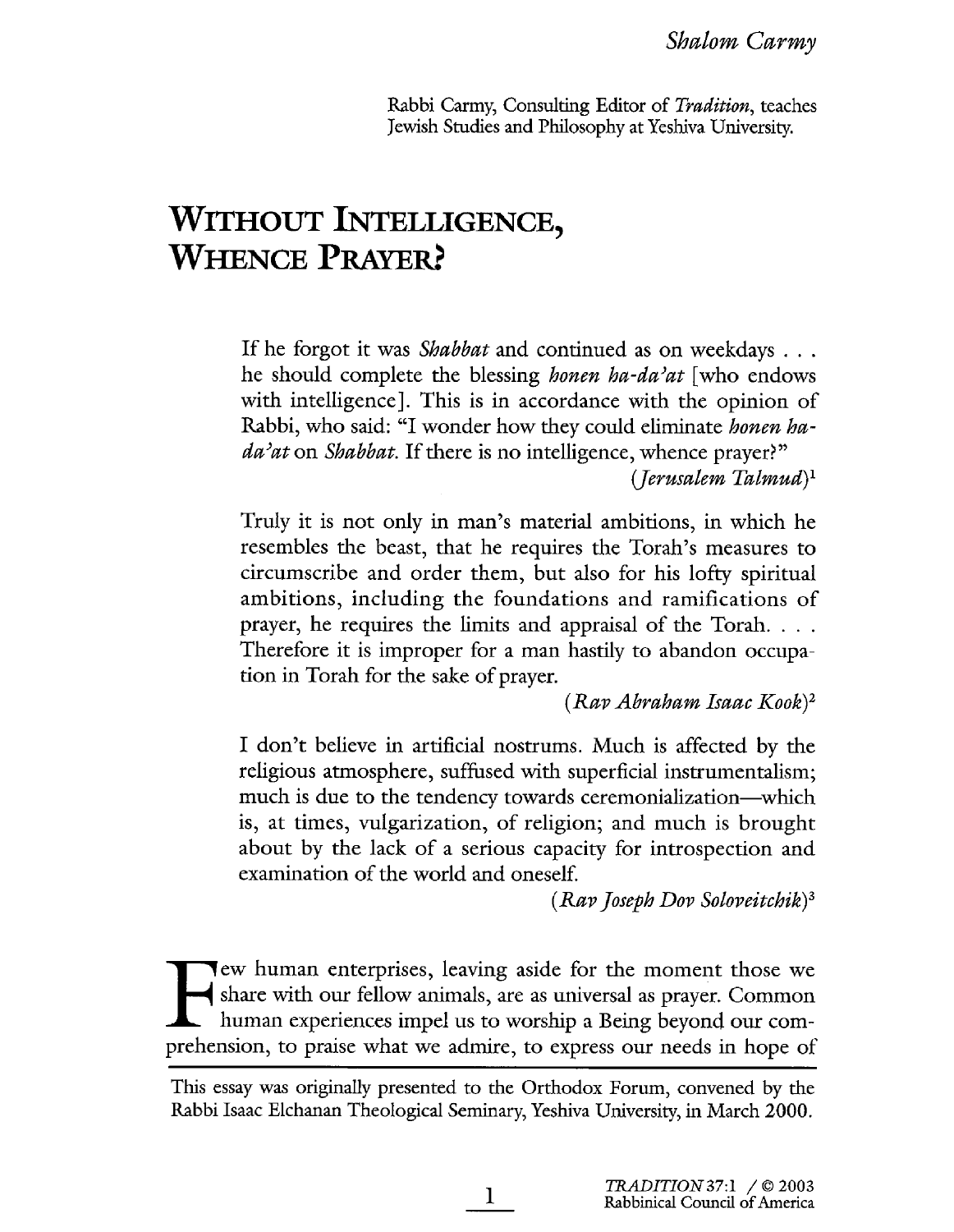their satisfaction, to be grateful for benefactions received, to cry out in pain and remorse before the One who can ease and reconcile our distress. Yet rarely are our fellow human beings as opaque to us as in the activity of prayer. Reciting our way through the same words and paragraphs as our neighbors, whether alone or in unison, silent or shouting, their thoughts and motives remain firmly closed to us.

Hardly less obscure to us are our own thoughts and motives. For observant Jews, routine is surely one of the motives, and obligation is surely present in our thoughts. Both fully observant Jews and more transient worshippers cherish the hope that prayer will do them some good as well, that it will leave us happier, more elevated in spirit, more at peace with ourselves. Frequently we enter into the words themselves, as we are instructed to: we perform the gestures of praise, petition, and thanksgiving mapped out in the *Amida*; we accept the yoke of God and His commandments when reading *Shema*; we confess specific sins and ask for His forgiveness. And when we enter into the words we are recitig, as part of our entering into the holy words of the prayer, we set aside many of our imaginings of the good we hope for, concentrating instead on the requests and expressions spelled out in the prayers themselves.

Prayer is thus an endeavor that baffles the categories of the transparently public and the intimately private. Just as surely, prayer, both in its narrow definition as the  $Amida$ , and in the broader usage that coincides with the Siddur, challenges the distinction between religion as a mode of seeking to satisfy our own desires, however elevated, and religion as the service of the heart, offered up to God in response to His demand, liberated from any aspiration to reward. On the one hand, Jewish prayer is a *mitsva* among others, circumscribed by external gesture, performed at regular times and in a set order. On the other hand, prayer is meaningless unless it wells from the depths of the heart, while standing in the presence of the living God.

Metaphysical dialectic engenders sociological paradox. Even those modern Jews who often complacently settle for the lowest common denominator of halakhic observance, may yet, with urgent pangs of emptiness and regret, rue a desultory Amida as an irretrievable opportunity for spiritual growth, unaccountably squandered. At the same time, we witness individuals and entire congregations, ostensibly committed to maximal halakhic achievement, who are, most of the time, oddly and even miltantly lax in their conduct with respect to prayer, awakening periodically to the same burden of guilt and shame that affects their more liberal brethren. Unlike other "duties of the heart," prayer is too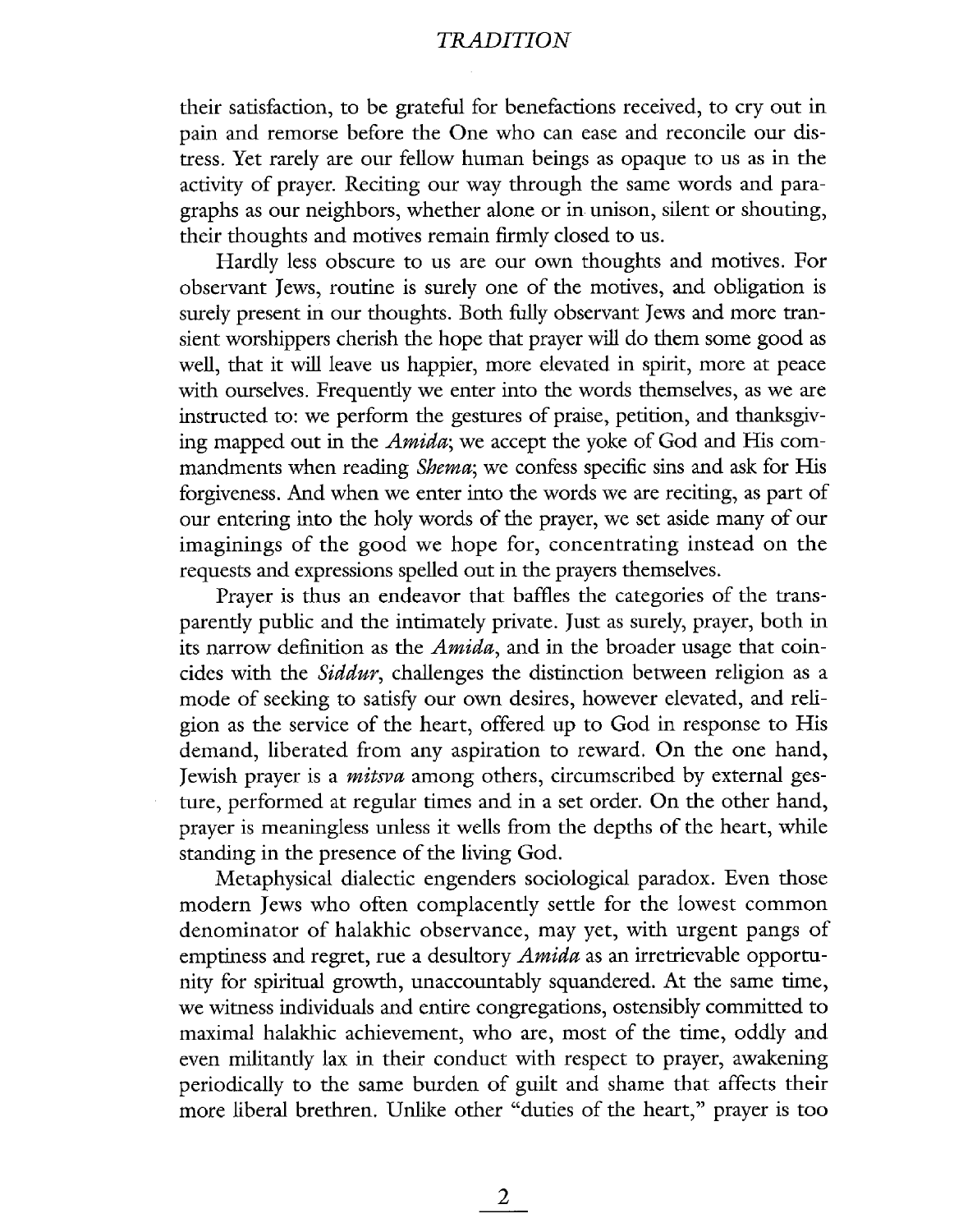ubiquitous and public a featue of our lives to permit perpetual evasion and self-deception. Failure is too frequent to protect our ease of mind. For precisely when our *need* for prayer is greatest the staleness of a myriad indolent recitations rises to the tongue like heartburn; neglect sputters in our spiritual arteries like rusty water in a disused pump.

Can thinking about prayer improve the quality of our prayer? Why not? One reason that thought about prayer might interfere with prayer is that the two are distinct activities. Praying is praising, petitioning, thankng and so forth. Thiking about prayer is philosophizing. The contradiction is as patent as Yogi Berra's famous contention that you can't hit and think at the same time. Commenting on R. Hamnuna's dictum that "the time of Torah is separate from the time for prayer" (Shabbat lOa), Rav Kook asserts that Torah provides man with novel intellectual insights. By contrast, "prayer deals not with the discovery of new knowledge and the enrichment of the human intellect with their truth, but with the utilization of already attained knowledge, and to deepen through the power of feeling the imprint of moral knowledge on the powers of the soul."4 In a narrower connection, the Mishna's condemnation of the individual who cals upon God to have mercy on us as on the bird's nest of Devarim 22:6, R. Kook insists on the inappropriateness of introducing theological fine points into the text of prayer: "One is confusing, by calculations of profound wisdom and speculating on reasons for the *mitsvot*, the majestic feeling that should be natural and simple and whole-hearted in prayer. "5

A more sweeping objection to the intellectualization of prayer, in our time, is expressed by Rabbi Adin Steinsaltz. What kavvana (intention) do you have when you pray, he asks a prominent rosh yeshiva: what do you actually think about? And when the scholar replies that he contemplates "the connection between the sentences, the words, the various sections. . . ." says Steinsaltz, "I snapped that this is something to do on *Shabbat* afternoon after the cholent."<sup>6</sup> It is treating the prayer as a text to be analyzed rather than an utterance to be appropriated and expressed. The ilusion that this scholarship is kavvana becomes an obstacle to genuine prayer.

It is easy for those familar with these pitfals, and for others who take for granted a romantic critique of cerebration, to condemn intellectual work as a death of the heart, in the spirit of Wordsworth's "we murder to dissect." And yet, as the *Yerushalmi* states, "if there is no intelligence, whence prayer?" Feeligs do not exist separate from the beliefs with which they are bound inextricably. Words take on their significance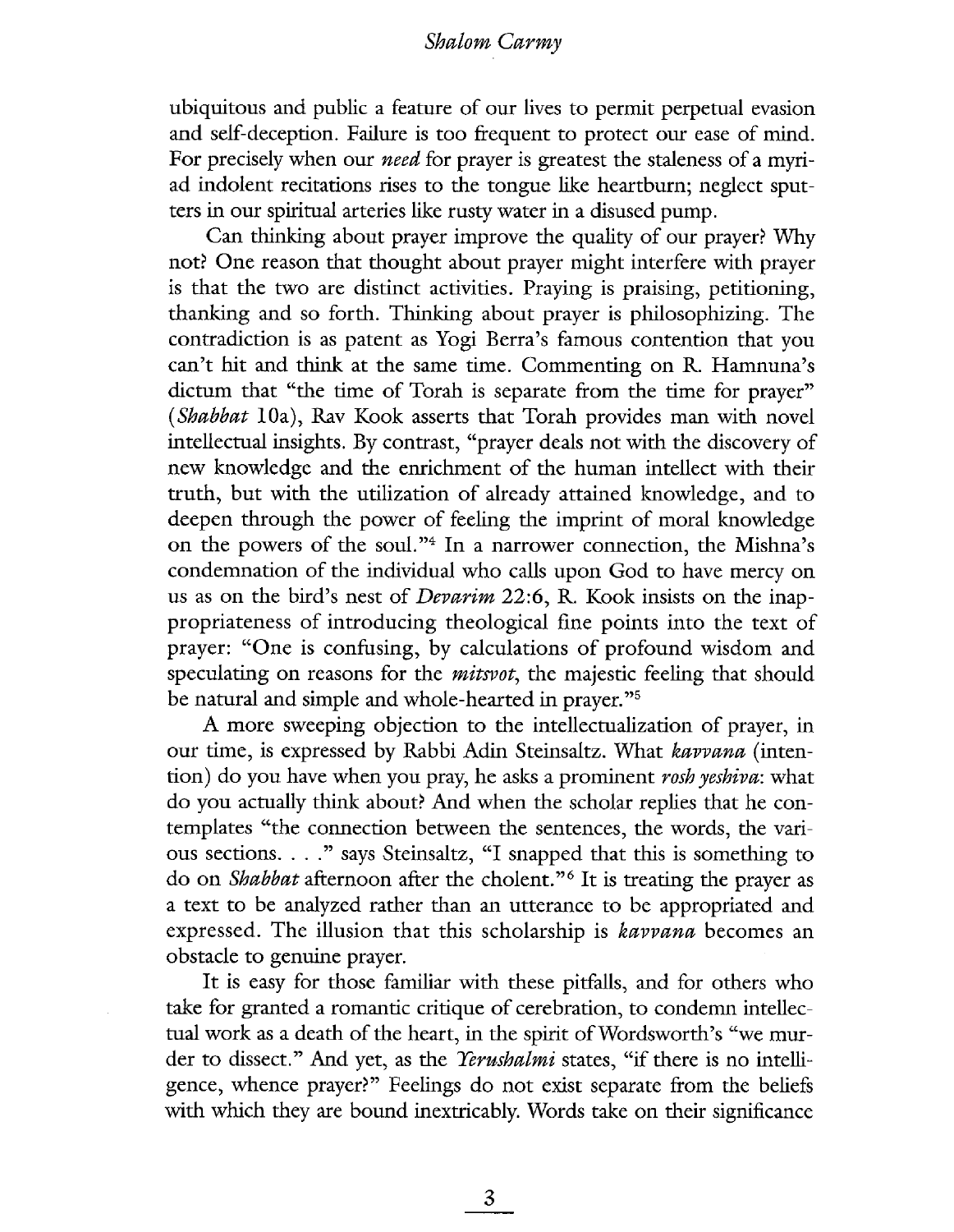within the framework of larger verbal structures and rituals. We would not dream of launchig into a speech of crucial import without a prior grasp of its structural unfolding and social context. To do so would achieve, not an eloquent spontaneity, but a gibbering muddle. No more can one undertake to pray without knowing the order and significance of the seder ha-tefillot, without appreciating the intention that our words endeavor to encompass. All this requires familiarity and depth, not ignorance and thoughtlessness. You can't philosophize or halakhicize and simultaneously pray—but you can make yourself ready, and clear the intellectual and experiential space in which tefilla can happen.

R. Kook and R. Soloveitchik, the master thinkers of Torah Judaism in our age, both devoted a considerable portion of their theological and halakhic work to prayer. What distinguishes them from their medieval predecessors is their commitment to intellectual reflection as a means of overcoming modern man's alienation from authentic prayer. Their explicit goal is not only to understand prayer as a halakhic and religious phenomenon, or to contribute to the elucidation of philosophical conundrums relating to prayer. They are at least as concerned to evoke the nature of tefilla in a manner that will initiate and enhance its proper, heartfelt performance. If, recognizing as we do the gap between thinking about prayer and actually praying, we hope to harness the former in the service of the latter, we are fortuate to resort to their pages and enter into their preoccupations.

Our task in this paper is to look at a variety of ways in which the study of prayer is useful, or essential, to a satisfactory, and satisfying, practice of prayer. We wil frequently appeal to the work of R. Kook and R. Soloveitchik and, when necessary, attempt to confront, and to surmount, unresolved barriers to the translation of their ideas from paper to experience. It is not my purpose to report a typical cross section of these thinkers' rich, inexhaustible creativity in this area, or to undertake the detailed line-by-line analysis that their texts often reward. The selection of examples and problems reflects my own concerns--- the difficulty in summoning up spontaneity, the advantages and pitfals of intellectual reflection, the tension between the intimate and the public faces of prayers, the coexistence of the stormy, vigorous life of prayer, and the desire for inner peace through prayer. Nonetheless I hope that my obsessions, filtered through the experience of the great twentieth century interpreters of prayer, will strike a chord in my readers' hearts.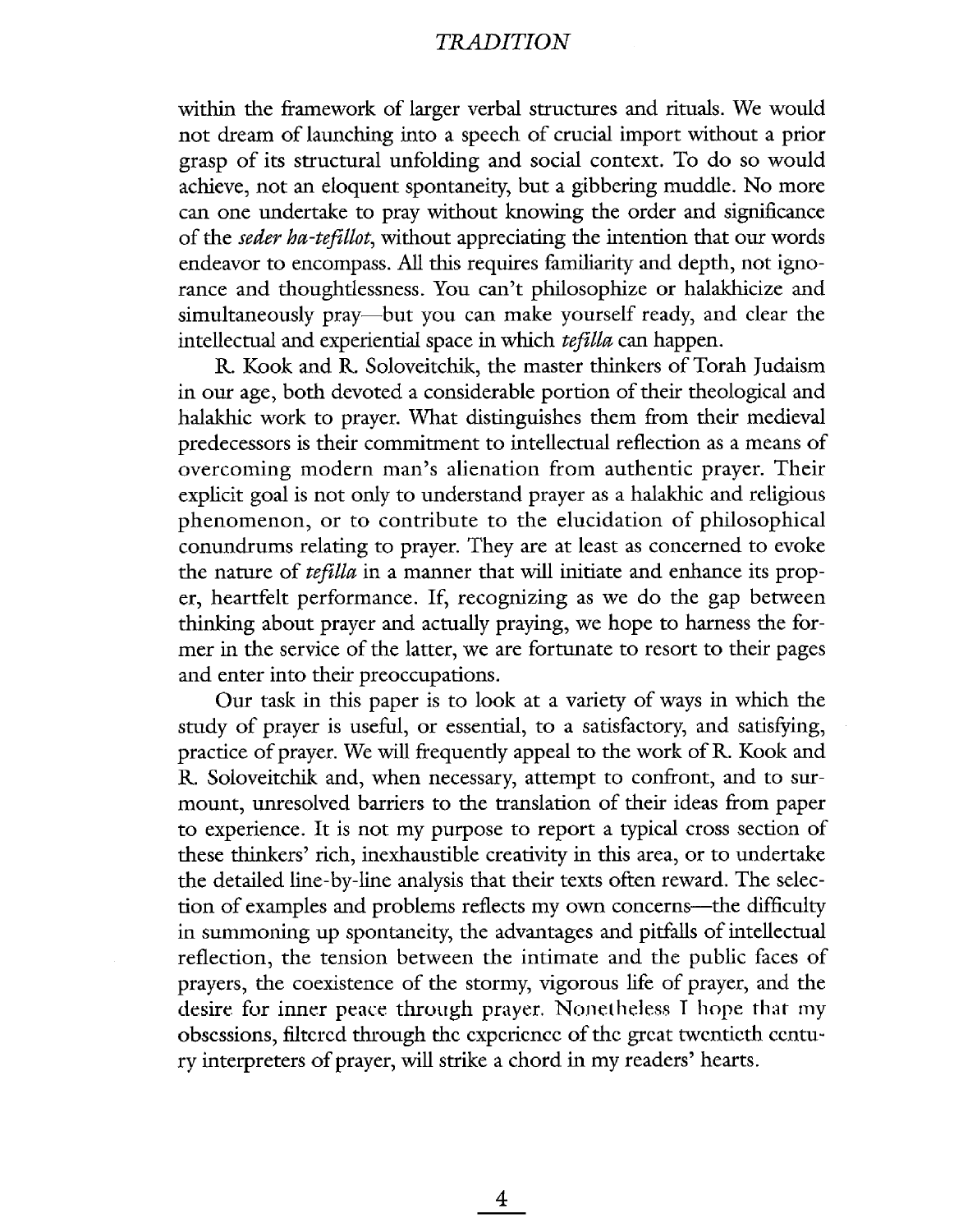## I. DARING TO START-SPONTANEITY AND COMPULSION

Immediately one acknowledges the vacuity of soulless prayer, the Satan, as it were, rubs his hands in glee and breaks into a filibustering jig. For how can we address God from within our present torpor? Must one not first attain the proper state of mind, and only then pray? First, then, pray for kavvana. But in order to pray for kavvana, one must already possess the requisite second-order kavvana. Yet this too is elusive unless one has already started along the road that leads to God. The result of this infinite regress is either a paralysis of despair or a comedy of Sartrean *mauvais foi* in which the individual tries very hard to coincide with his, or her, role, down to the physical exertions and facial contortions, but succeeds only in pretending to become what one wants to be. Self-consciousness, it would seem, sucks us deeper and deeper into the spiritual quicksand. Mindless behavioral conformity suddenly looks like a tolerable, albeit unattractive, solution.

Viewed superficialy, the psychological obstruction becomes greater in the light of R. Soloveitchik's teaching that *tefilla* requires a *mattir*, meaning that we are permitted to pray only because God has commanded us to pray, and that our speech is acceptable to Him only because the words of prayer are provided to us by Scripture. The dificulty of beginning is compounded by the belief that, in ourselves, we are unworthy to approach God, and that the infinite qualitative distance between man and God is bridged, not in fellowship, but only through the experience of being commanded.

At a deeper level, however, the Rav's doctrine, which seems to impede tefilla, ends up facilitating it. Despite our unworthiness, we know that infinite God, for reasons that may well be incomprehensible to us, has chosen to require our prayer, and to hear our personal, selfinterested petitions as the fulfilment of His command. We also know that our predecessors, men and women whom we canot hope to emulate, have cleared the way before us. Prayer, therefore, is not merely an imposition on God's attention, as it were, or an absurd raid on His inarticulable and immeasurable exaltation. It is a duty that we canot shik. Imperative thunder casts out inbition.

By the same token, the knowledge that prayer is a privilege, a psychological necessity that yet is not a right, precludes treating prayer as a casual activity. At the root of our inability to pray seriously we often find an inabilty to take ourselves seriously, to honor our genuine needs, our joys, our troubles and devotions, as worthy of our own solemn con-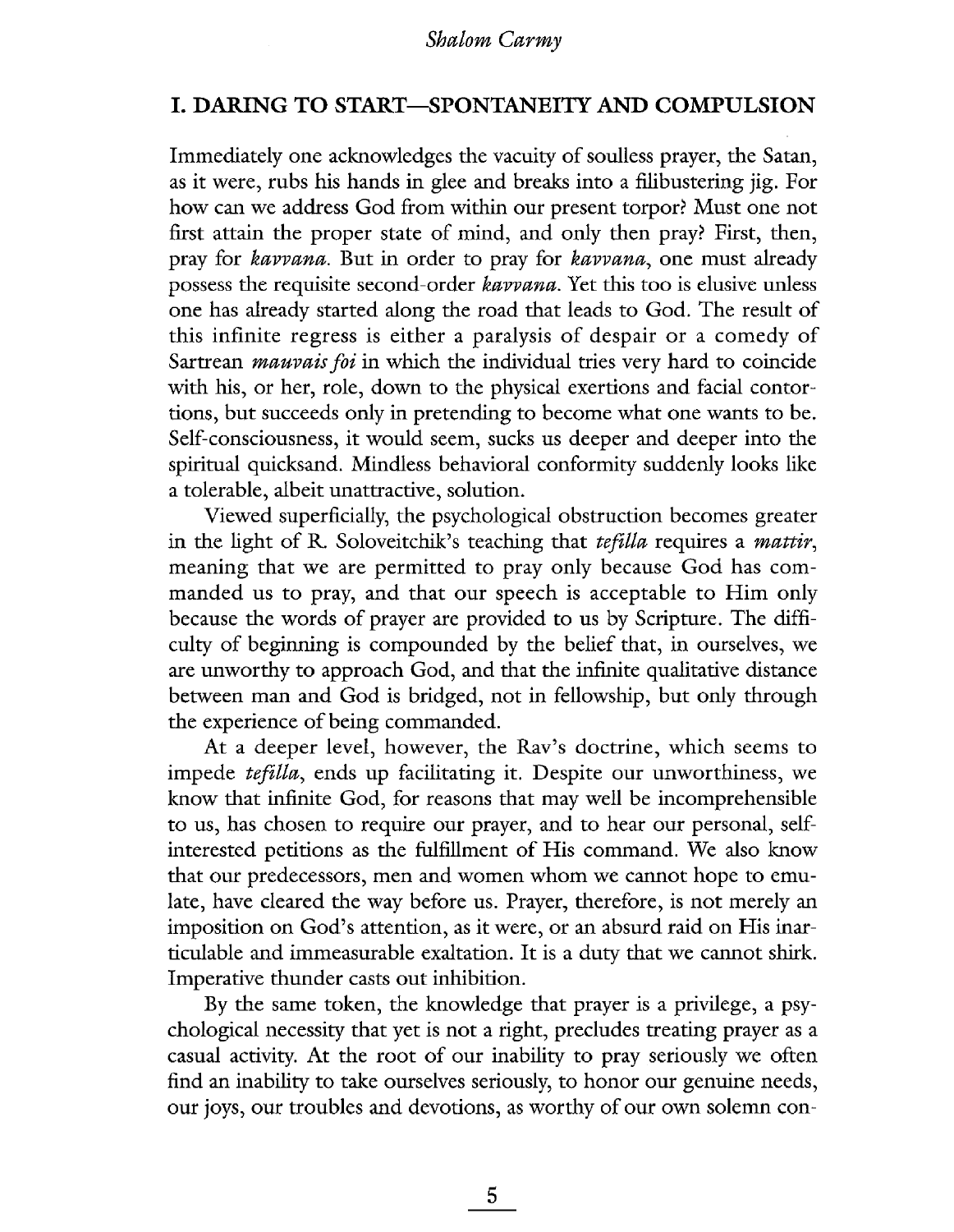cern. The Rav's insistence that we recognize the tremor of unworthness, the compulsory invitation that underlies our engagement in prayer, is thus of a piece with his stress on the vigorous, honest assertion of one's needs before Him. Knowing that one requires, and is endowed with, a divine summons to prayer, becomes the starting point for the prayerful enterprise.

The difficulty of initiating prayer is implicitly met by one of R. Kook's key concepts: "the perpetual prayer of the soul."<sup>7</sup> According to R. Kook, the soul ever expresses itself in prayer, even when the prayer is subterranean, so to speak, and surreptitious. Worship of God through Torah and wisdom is a disclosure of ths concealed prayer. Actual prayer is its realzation, which R. Kook compares to the openig of a flower towards the dew or towards the sun. The prolonged absence of prayer with *kavvana* causes blockage in the flow of prayer, and this deficiency mends only gradualy with the renewal of unobstructed chanels. Yet R. Kook cherishes the idea of incessant, unconscious prayer. Proper prayer, he states, "can only arise from the thought that the soul truly prays perpetually."

Why is the belief in unconscious, pre-conscious prayer so important for R. Kook? In the context of the passage under discussion, the most plausible explanation is that prayer's constancy identifies the rhytm of worship with the unbroken cadence of the cosmos. Prayer is natural to man and to the universe of which he is a part. At the same time, the prayer that hums through our bodies without interruption ought not to be vulnerable to the metaphysical stutter that threatens to prevent the individual from getting started.

The institution of Psalm  $51:17$  ("God, open my lips...") as the obligatory preamble to the Amida makes the prayer for prayerfulness part of the prayer itself. R. Soloveitchik's emphasis on the integral place of this verse in the *Amida* may thus offer a halakhic parallel to the phenomenology we have just derived from R. Kook. The recitation of this verse, acknowledging that our lips open in prayer only when God graciously opens them, inaugurates the prayer itself.

Contrary to the popular notion that informal prayer is more fluent and more authentic, our previous discussion points to the conclusion that a fixed, formal liturgy serves better to counteract the danger of self-conscious paralysis. It goes wirhout saying diar genuine participation in an orderly, structured ritual presupposes, at the very least, a tacit understandig of the words, gestues and shape of the activity.

Standard Jewish worship follows a fixed text. While an Anglican like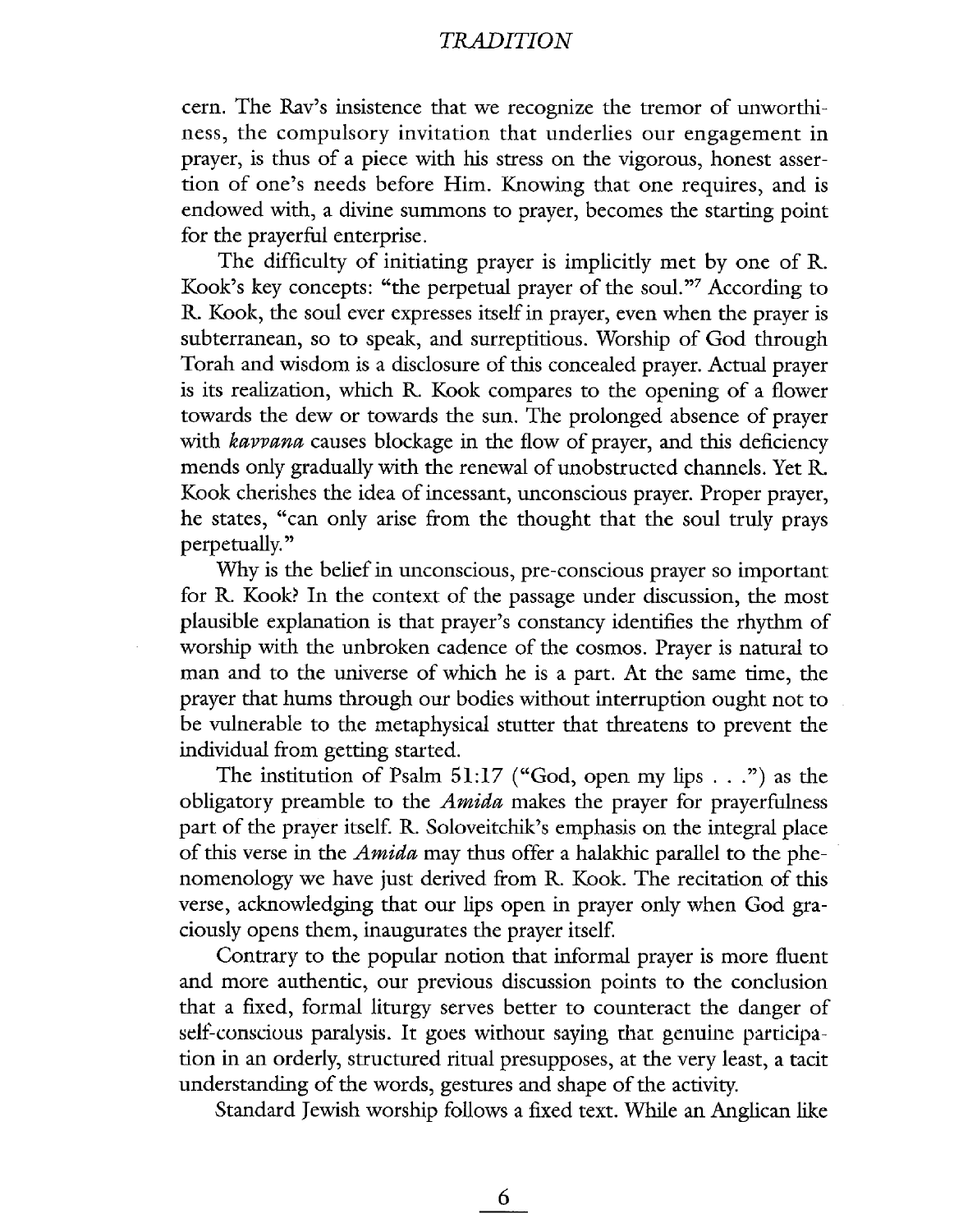C. S. Lewis, who tackles the problem of getting started in the first chapter of his Letters to Malcolm, Chiefly on Prayer, appreciates the value of an established text in averting meandering, stillborn prayer, we ordinarily associate a proclivity for impromptu prayer, audible and public, with a certain kind of Protestant piety. When Jews get "spirituality," we often perceive this, not always incorrectly, as a rejection of traditional Jewish prayer and a hankering for emotional outpourings we stigmatize as Christian, above all as a preference for a framework that does not place so much weight on experiencing the liturgy as it stands, with al its structural and linguistic depth and sophistication.

It is natural that we lament such tendencies as reflexes of ignorance and intellectual shalowness, and that we combat the separation of thought from feeling through lines of reasoning like those utilized throughout this essay. It is even easier to caricature a Christianity of unctuous tones and pious swagger; the preachy hectoring that bullies a congregation while poking an argumentative finger in the divine solar plexus, as it were; the unguarded silliness and the inevitable theological solecisms.<sup>8</sup>

Nevertheless, the Christian practice of formulating prayer spontaneously, and out loud, forces the individual to take responsibilty for his or her petitions, whatever the embarrassing or unfortunate results. By contrast, the Jew, or any other devotee of a set liturgy, who is unready to fully appropriate the text, is liable to relinquish personal identification with the words that he, or she, utter, and to merge completely into the anonymous gray mumble of civic routine.

Profound tensions run through our spiritual lives in general, and our experience of prayer in particular: tensions between formal structure and untutored spontaneity; between the discriminating consciousness and the unleashig of raw spiritual energy; between individual and community; between intimacy and public accessibility. Before contiuing our discussion, let me take the liberty of exhibiting a passage from a contemporary work of fiction. The early sections of David Duncan's novel The Brothers  $K$  depict a family of Seventh Day Adventists some forty years ago. In the following scene, chidren are invited to improvise prayer at Sunday schooL. The irrepressible volunteer, as usual, is a harelipped girL. Keeping before us her effusion, and the narrator's reaction, may help us to recall how much is at stake in our philosophical exploration of the subject, how startling and wondrous and terrifying:

'Nyelp us to nlove nyou nmore and nmore!' she prays as Micah laughs outright, 'and nmore and nmore!' she pleads as girls grab Kleenex, 'and snill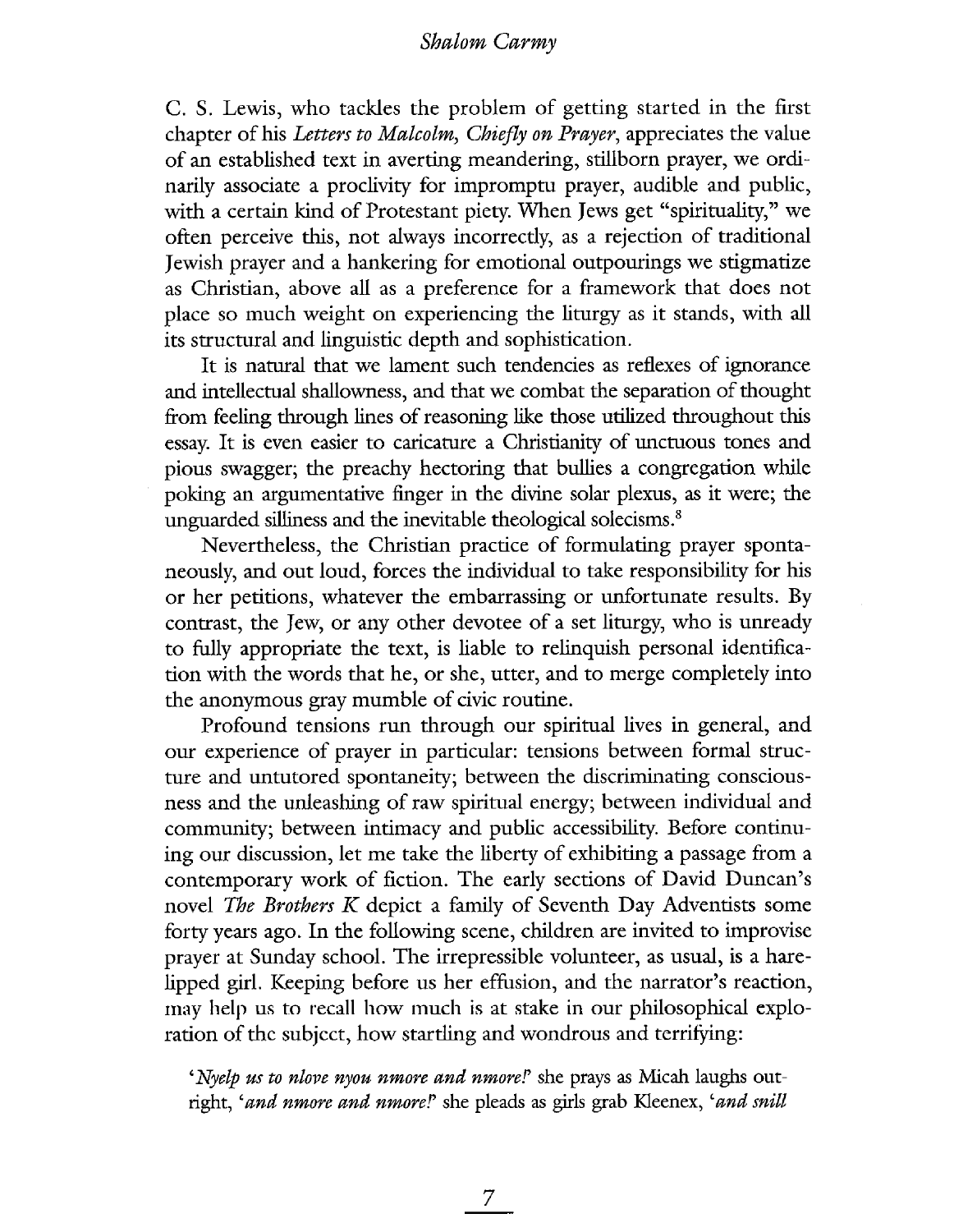nyet nmore!' she begs as boys fizz up and overflow like jostled bottles of pop. 'Nenter our narts!' she cries, her voice breaking, her body trembling so violently it makes my chair tremble too. 'Nenter nthem now! Nright now! Nwee are nso nlost, nso nvery nlost, nwithout nThee!' And even as it occurs to me that this must be real prayer—even as I see that what is being laughed at is the sound of someone actually ramming a heartfelt message past all the crossed signals and mazes of our bodies, brains and embarrassments clear on in to her God-when I open my fists I see a face so exposed, so twisted with love, grief and longing, that if she was my sister I would take off my coat, and I'd wrap her up and hold her, and I would beg her never, ever to do this naked, passionate, impossible thing again.<sup>9</sup>

#### II. HOW DOES REFLECTION HELP?

The exposed face, whose prayer we have just listened in on, belongs to an unsophisticated child, though one should not underestimate how much her vocabulary and cadences owe to the grown ups. As R. Soloveitchik often reminded us, the authentic religious personality never stops identifying with the immediacy of the child's experience.<sup>10</sup> Yet our perspective cannot help but expand towards a greater complexity. On the one hand, our matue emotional palette is, or should be, more variegated and subtle than the child's. On the other hand, perhaps for that very reason, the connection between emotional life and ritual response is less vivid. When, at times, the adult posture towards the world becomes, not childlike, but positively childish, jaded and immature at once, one wonders whether any emotional vitality subsists that can be redeemed in the name of religion. Pampered, worldly wise souls are calloused and anesthetized, in a way that keeps out the love and grief and longing, while underneath the hardness and the haze, a mute discomfort reigns, that is to the love and grief and longing of the striving spirit like chronic nausea to an athlete's honest agony.

To overcome this order of spiritual numbness means both to make the individual emotionaly sensitive and to refine his, or her, intellect. Early in his *Idea of the Holy*, Rudolf Otto invited the reader to direct his mind to moments of deeply felt religious experience. "Whoever cannot do ths," he contiues, "is requested to read no farther; for it is not easy to discuss questions of religious psychology with one who can recollect the emotions of his adolescence, the discomforts of indigestion, or, say, social feelings, but cannot recall any intrinsically religious feelings."<sup>11</sup> From a halakhic standpoint, such an ultimatum is ruled out by the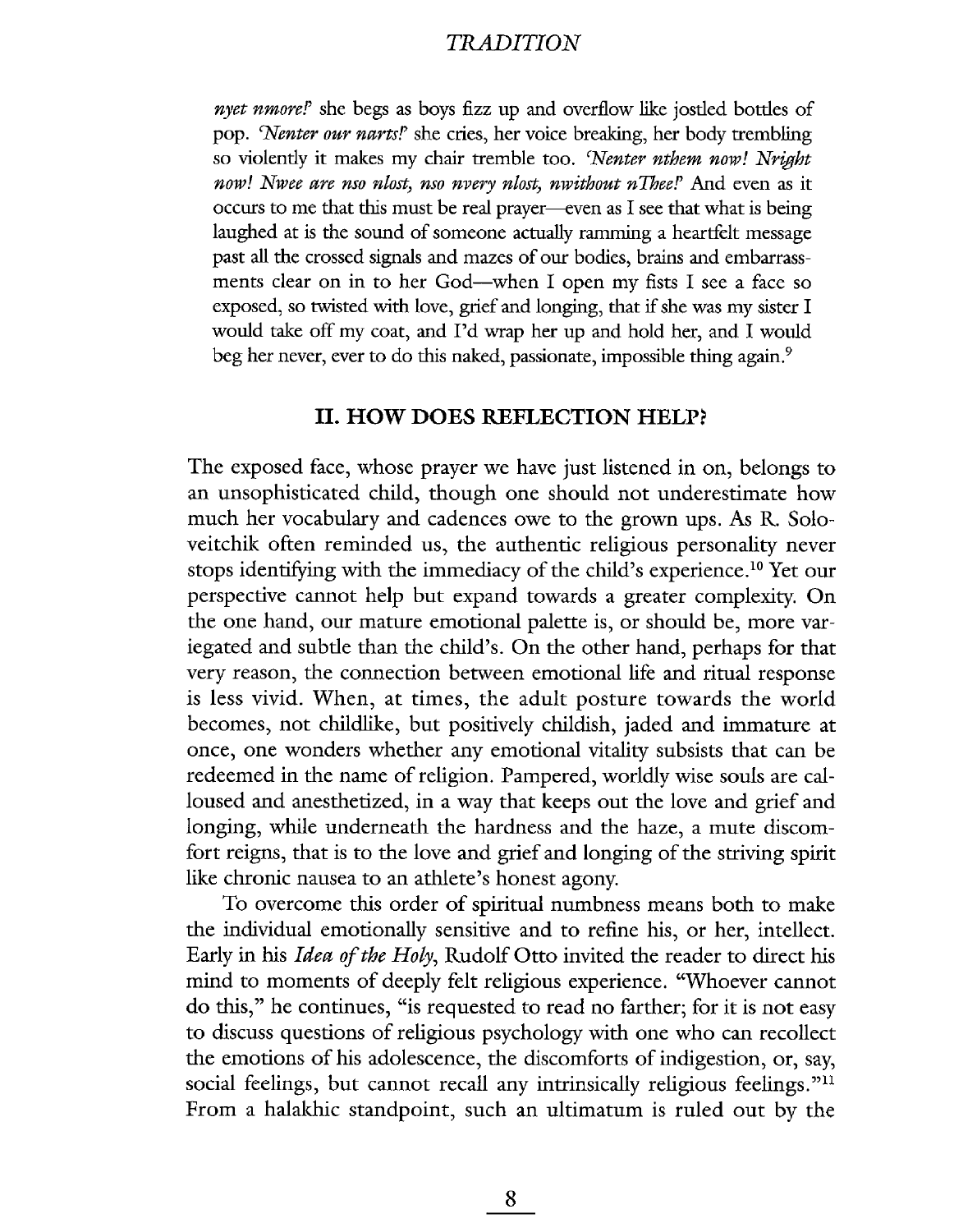obligatory urgency of prayer. The elements of human experience presupposed by prayer must be accessible to the average human being. They cannot be limited to the inner world of the religious virtuoso.

The hallmark of R. Soloveitchik's work on prayer is his full commitment to the double chalenge we have outlined. From below, as it were, he has demonstrated that the ladder of prayer can indeed be pitched where all ladders start, in the perennial occupations of the heart. Regarding prayer, as in other areas, R. Soloveitchik is not embarrassed by the fact that the ordinary believer comes to God with mixed motives.<sup>12</sup> Unlike the mystics, he champions a straightforward interpretation of petitionary prayer and its central place in tefilla. God has commanded us to request His help with respect to our mundane needs; there is no reason to salvage the ingredient of self-seeking in this by redescribing our entreaties as disguised moves in an occult metaphysical exercise whose true object is the *Shekhina* rather than the speaker.<sup>13</sup> Against the blander apostles of spiritual uplift, he does not shy away from confronting human sinfulness, in all its ugliness, as a real setting in which the struggle for holiness takes place.

The building blocks of *tefilla*-praise, petition, gratitude-and the other components of the liturgy, correspond to unversal human experiences. Consciousness of depth crises, which is important to the Rav's conception of petition, would seem to requie special sensitivity, insofar as this type of crisis does not force itself upon the sufferer willy-nilly, as does a disease or famine, but requires some degree of reflective liveliness. Yet R. Soloveitchik believes that a consideration of boredom, shame, and other general human experiences, provides the needed awareness.14 No doubt he would endorse the second reason for understanding prayer as petition offered by Karl Barth (with whom the Rav also shares the emphasis on prayer as a commandment): "only in this way is there any safeguard that the real man comes before God in prayer."<sup>15</sup>

The other facet of the Rav's treatment of prayer consists of his elaboration of its halakhic structure and import. Halakha confirms and molds the subtlety and nuance of the prayerful life. Where the uninitiated turns the pages of the *Siddur*, indiscriminately wending his, or her, way from the beginning of the proceedings to the end, the halakha establishes a fixed, meaningful order. As we all know, the Amida is not a jumble of benedictions, but a sequence in which petition must be prefaced by praise and sealed with thanksgiving; the connection of the Amida with the preceding Shema, linking redemption and prayer, is likewise essential to the encounter prescribed by halakha.

9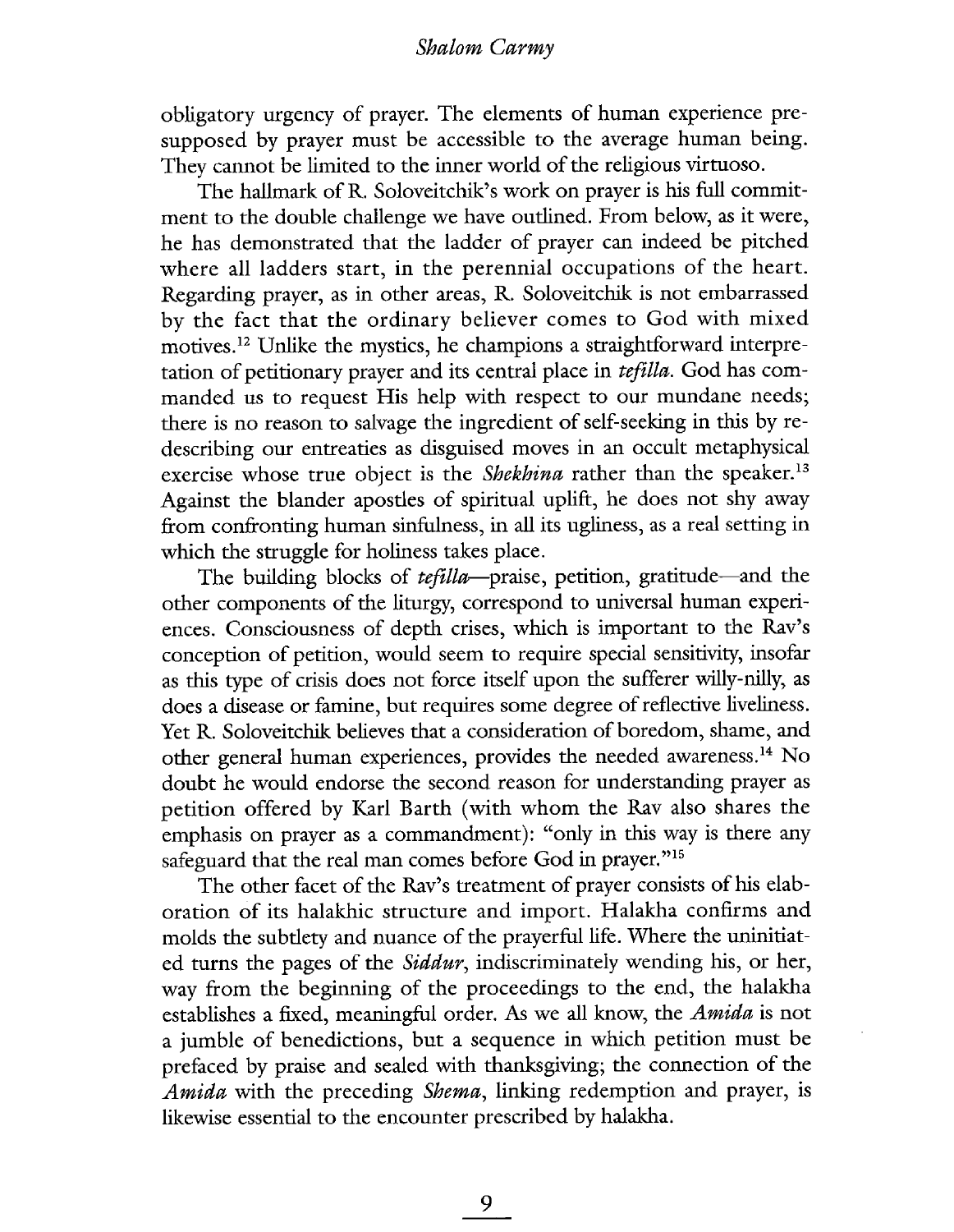R. Soloveitchik expanded and deepened such insights. Thus, for instance, Pesukei de-Zimra and Hallel are not merely two series of Psalms that play a part in different segments of weekday or festival worship. The former is essentialy an act of scripture study, which consists in reading Psalms 145-150, inculcating a theological message about God the Creator that prepares the individual for the main part of the morning service. The latter is the fufillment of the obligation to extol God on special occasions, which uses Psalms 113-118 as its text; the meaning of the act is praise and thanksgiving, not the fact that sections of scripture are being read. This fundamental difference is reflected in the different opening and closing benedictions for the two recitals and in other details.<sup>16</sup> Or, to take another example, thanksgiving (*hoda'a*) appears in the Amida and in Birkat ha-Mazon. In the former, the benediction is accompanied by bowing; in the latter, bowing is inappropriate. Why? Because the expression of gratitude in the *Amida* takes place in the context of prayer, which entais submission to God, hence bowing. In Birkat ha-Mazon the context is one of thanksgiving after a satisfying meaL. Both prayers thank God, but the nature of thanksgiving cannot be the same in two disparate frameworks.<sup>17</sup>

"Without intellgence, whence prayer?" Intelligence is the path to knowledge of oneself, thorough knowledge of the words and gestues in which one is engaged—without such knowledge, how can one fully discharge the duty of prayer, and how can one fid in prayer the resources for spiritual growth? Even if the individual, or the group, luckily avoid major theological or halakhic error, one might as well speak of performing a piece of music that one hasn't studied and rehearsed. One may discharge the halakhic obligation to pray, but the flavor of prayer will be missing, and a feelig of spirtual malaise and dissatisfaction is one consequence.

The last analogy reminds us that the knowledge of which we speak must be internalized. A student once asked me, regarding the Rav's painstakingly described journey through the first three benedictions of the *Amida*, how anyone can actually concentrate on the hairpin turns of consciousness implicit in the text?<sup>18</sup> Can one indeed shift from the unworthiness to pray expressed in the preamble to the confidence of Avot, to the sense of awe that dominates Gevurot, then to the synthesis of Kedusha, the various petitions, and the three blessings of thanksgiving that, according to the Rav, recapitulate, in reverse order, the themes of the openig thee? No matter how slow the pace (and whistlng past the opportunities for woolgathering that beset artificial prolongation) the task seems psychologicaly impossible. One canot pray and stage-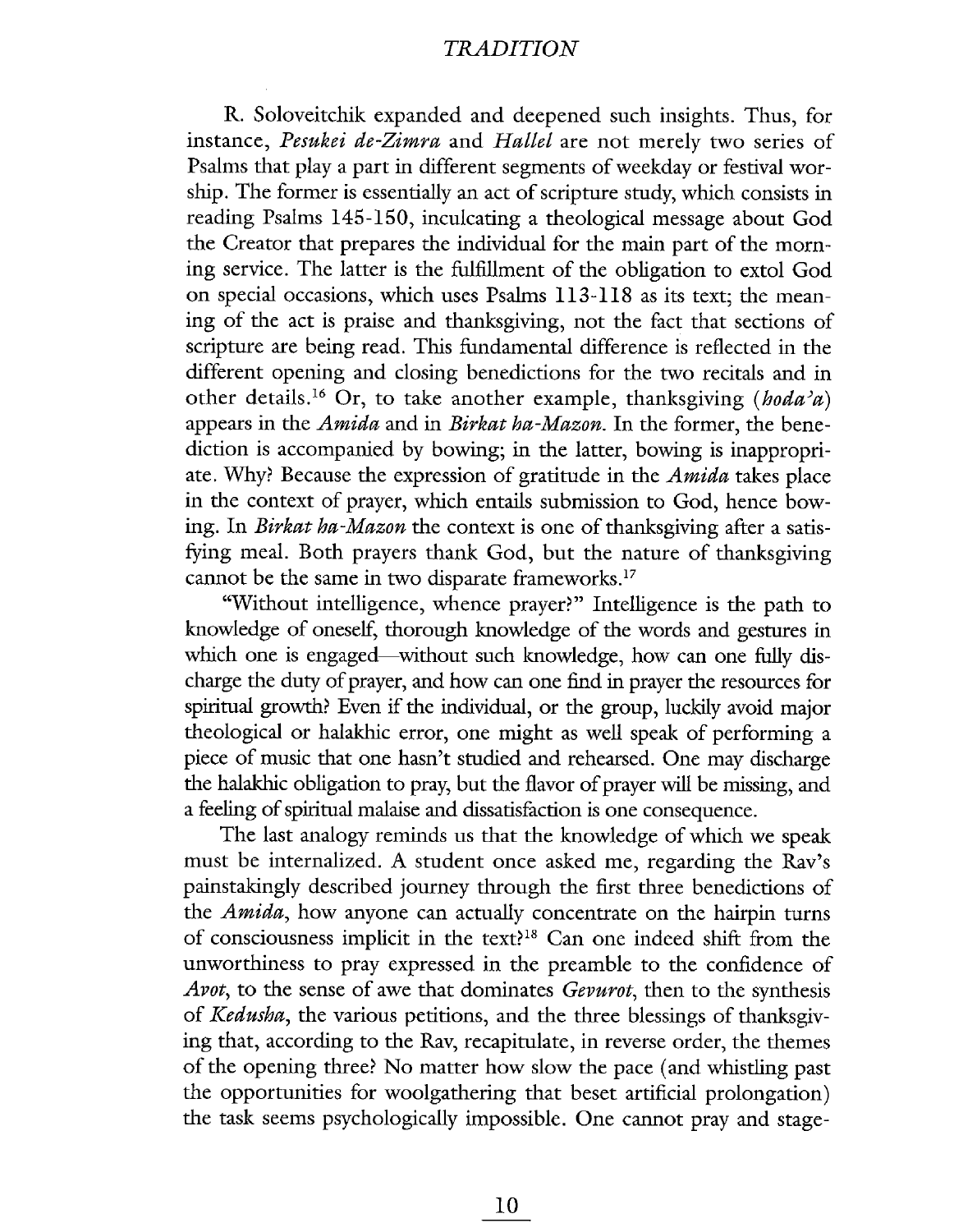manage multiple changes of mood at the same time. The only answer is that repetition and habituation must come to the aid of theological and halakhic understanding. The act of prayer must occupy the foreground of consciousness while the interpretation of prayer, in the background, provides the meaning. As R. Kook remarks more than once in discussing prayer, the sensitive and disciplined imagination, essential for living prayer, is grounded in familiarity and habit.

So far we have examined the kind of ongoing reflection on the human condition and on the liturgical text that usually makes its intellectual mark gradually, slowly seeping into the cracks of our consciousness and bodies until we are able to enact the halakhic distinctions and make the work of the liturgy our own. Sometimes intellectual insight, when it is achieved, is more sudden. So sudden, indeed, that in retrospect it seems too obvious to have required discovery. What we discover, in effect, is not a mystery about the institution of prayer, or about ourselves, but an elementary grammatical truth about the nature of prayer. In such cases we are liable to underestimate the intellectual nature of the insight. Let me illustrate with two examples:

1) Some years ago, I wrote an essay on petitionary prayer.<sup>19</sup> My analysis was heavily influenced by R. Soloveitchik's view that prayer reflects man's attempt to learn his true needs. Yet, faithful to the Rav's outlook, I rejected a purely didactic theory of prayer, in which prayer is equated with self-analysis. A writer sympathetic with my aims and insights nevertheless imputed to my philosophizing a failure to avoid the didactic approach.20 Having emphasized adequately, I thought, that the individual is not merely judging himself, but wants God to respond and to help the supplicant to attain his legitimate goals, I was initially unsure as to where I had opened myself to misunderstanding. Upon careful review I found that insufficient attention had been given to the formal act of petition. Honestly presenting one's situation to another person who is benevolent, and able to help, may come close to askig for help, and can certainly be interpreted as a broad hint that help is wanted. But, in grammatical terms, it is not quite a request. Both the text of prayer and the spirit of prayer demand of the individual that he, or she, explicitly address God in petition. If it takes the effort to write an artide, and to digest a critique, to grasp this apparently simple point, then so be it. $21$ 

2) R. Hayyim Soloveichik's famous analysis of kavvana in prayer defines the act of prayer as awareness that one is "standing before the king," i.e., in the presence of God. The Hazon Ish, among other criti-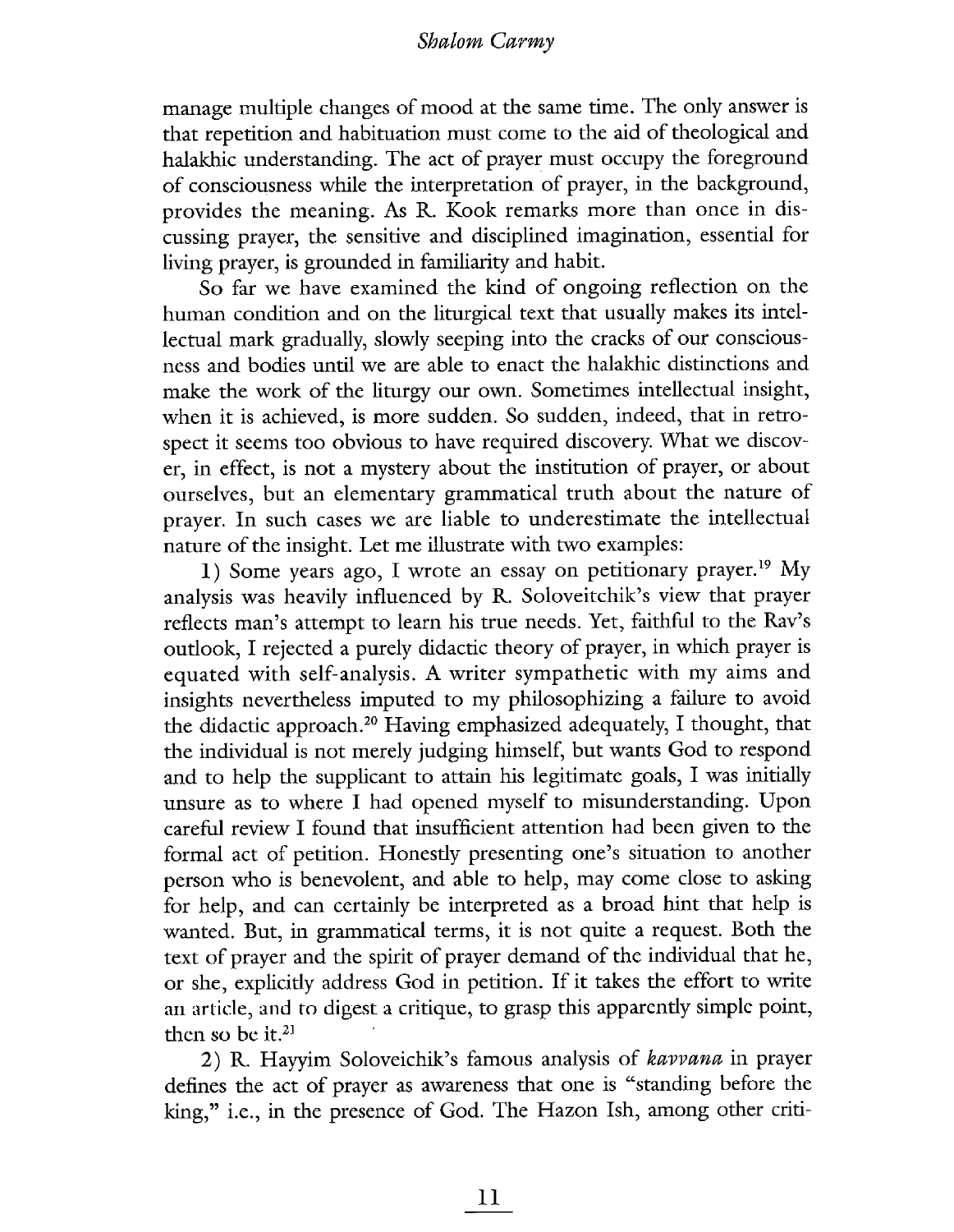cisms, holds that such awareness is implicit in the very fact that an individual enters into the verbal behavior and gestures associated with halakhic prayer; any additional requirement is redundant.<sup>22</sup> It would appear, then, that the consciousness of addressing God, and the conception of God accompanying our address, is so deeply embedded in the grammar of prayer as to render discussion superfluous. Whatever the case might have been when the Hazon Ish annotated his copy of R. Hayyim, many traditional Jews are both amazed and inspired when they encounter the following statement by R. Hayyim's grandson:

It is impossible to imagine prayer without, at the time, feelig the nearness and greatness of the Creator, His absolute justice, His fatherly concern with human affairs, His anger and wrath caused by unjust deeds. When we bow in prayer, we must experience His soothing hand and the infinite love and mercy for His creatures. We cling to Him as a living God, not as an idea, as abstract Being. We are in His company and are certain of His sympathy. There is, in prayer, an experience of emotions that can only be produced by direct contact with God.<sup>23</sup>

# III. AN EXAMPLE OF REFLECTION ON THE TEXT: ON HEALTH AND WEALTH

The victim of Rabbi Steinsaltz's disapproval, in our opening section, probably did not immerse himself in the intellectual quest outlined above, although, even if he did, he would still be vunerable to criticism: the time for study is before, not during prayer. The kind of inquiry that can effectively be transferred to the post-cholent hour would more likely be a localized examination of the text, the extraction of assorted diyyukim and homiletical goodies from the lines of the Siddur. But the aimlessness of many such investigations and the sinking feeling we often experience when called upon to celebrate the results, or at least nod appreciatively, should not obscure the fact that meaning resides in the details, not only in structure and theme.

After all that R. Soloveitchik taught about the importance of petition in prayer, the supplicant must work his way through thirteen specific requests. Petition, on the Rav's understanding, pertains to our needs, about the true nature of which we are more or less deceived. The fixed order of prayer is the Torah's mode of educating us to a better comprehension of our true table of needs.<sup>24</sup> Ultimately, of course, the text itself canot tell us what exactly our needs are with respect to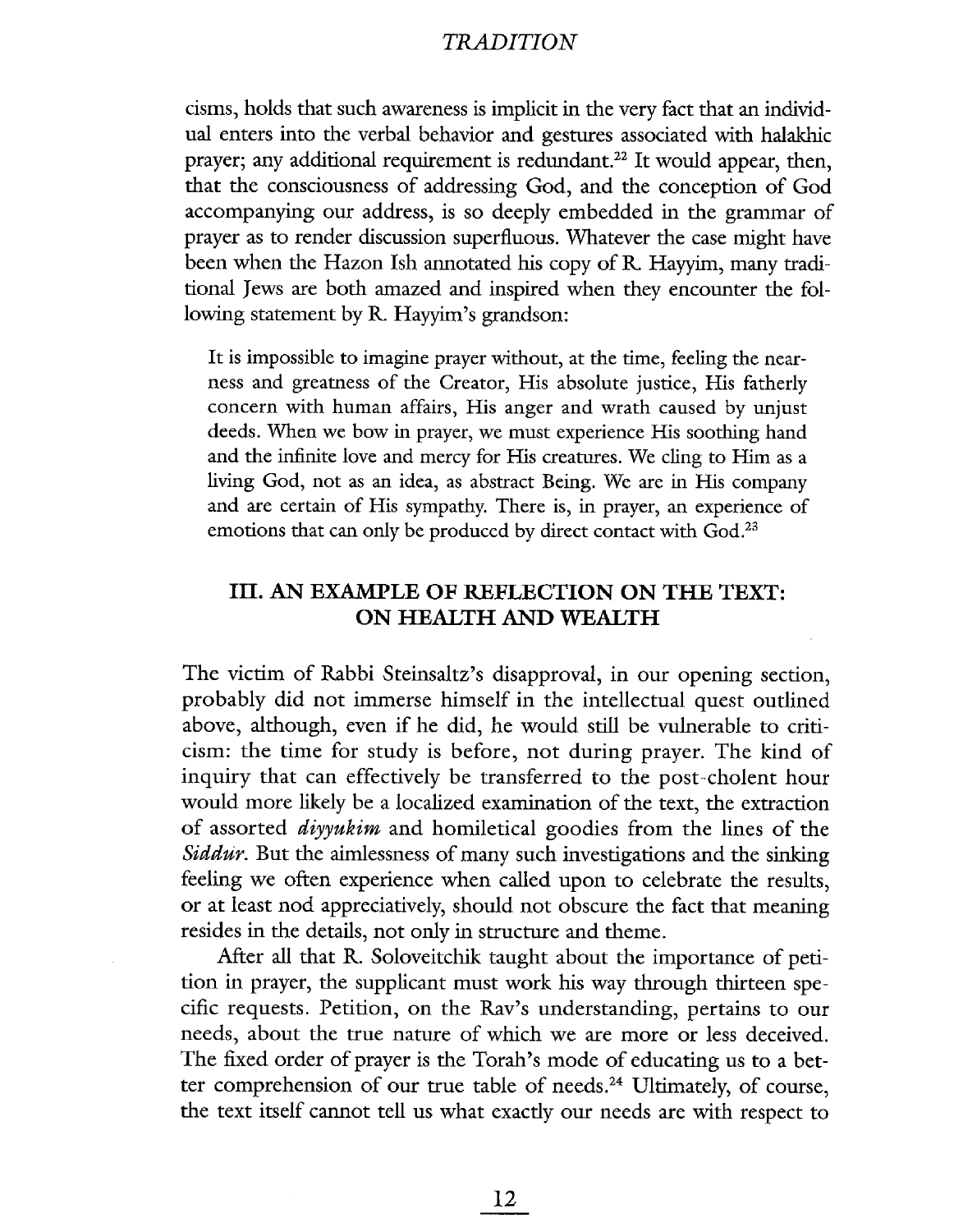our various troubles; that is why we address our personal entreaty to God. Can the careful, word for word, examination of the text, in addition to the investigation of its general structure, yield some insight that will at least channel our thoughts in the right direction?

Let us examine two petitionary blessings: the prayer for health  $(refa<sup>2</sup>enu)$  and the prayer for prosperity (barekh alenu). Prayer for health flourishes today, not only in the privacy of the Amida, but in the spectacular boom in Mi she-berakh's and the popularity of public Psalm recitation. Most of the time we are praying for others, frequently for people in whose fate we have no selfish interest. No doubt we are all in need of material well being too, but our prayers in that direction seem less important in the overall scheme of our public spiritual existence. This, despite the fact that in days gone by, prayer for economic sustenance was a most prolific subject of petition, as witness the elective petitions inserted in our Siddurim. Popular culture portrays the sobbing ignoramus for whom all prayer, even the most abstruse hymn, boils down to one impassioned message: "Ribbono shel Olam, give parnasa," while the most respectable and sophisticated frankly acknowledge the central place in prayer occupied by this need.<sup>25</sup> Why is it not so prominent in contemporary consciousness, even while prayer in time of illness flourishes?

One outstanding difference between threats to our health and other problems is that physical illness lends itself to objective definition: we know that something is wrong, and we count on others to understand and to empathize as best they can. Moreover, we are willing to communicate our suffering to others in the expectation, often met, that they will know how to respond. Thus we feel free to publicize our trouble, to ask for the Mi she-berakh. The same is true when we are threatened with poverty resulting from a drought or the collapse of demand for the goods we had labored to produce and had hoped to bring to market. Such was the typical experience of our ancestors. In the *parnasa* crises characteristic of our own situation, by contrast, when one is frustrated on the job or desolate in one's relations to others, the nature of the pain is harder to locate, and we are often reluctant to speak and find relief. In R. Soloveitchik's terms, illness manifests a surface crisis, whereas other difficulties belong to the realm of depth crisis. One might imagine that when standing before God, we need not bother with precise accounts of our condition: He knows it all. Nor need we feel inhbited before the Almighty. Nevertheless our social habits and confused self-knowledge seem to carry over into our private prayer as well. We will return to this phenomenon later on.